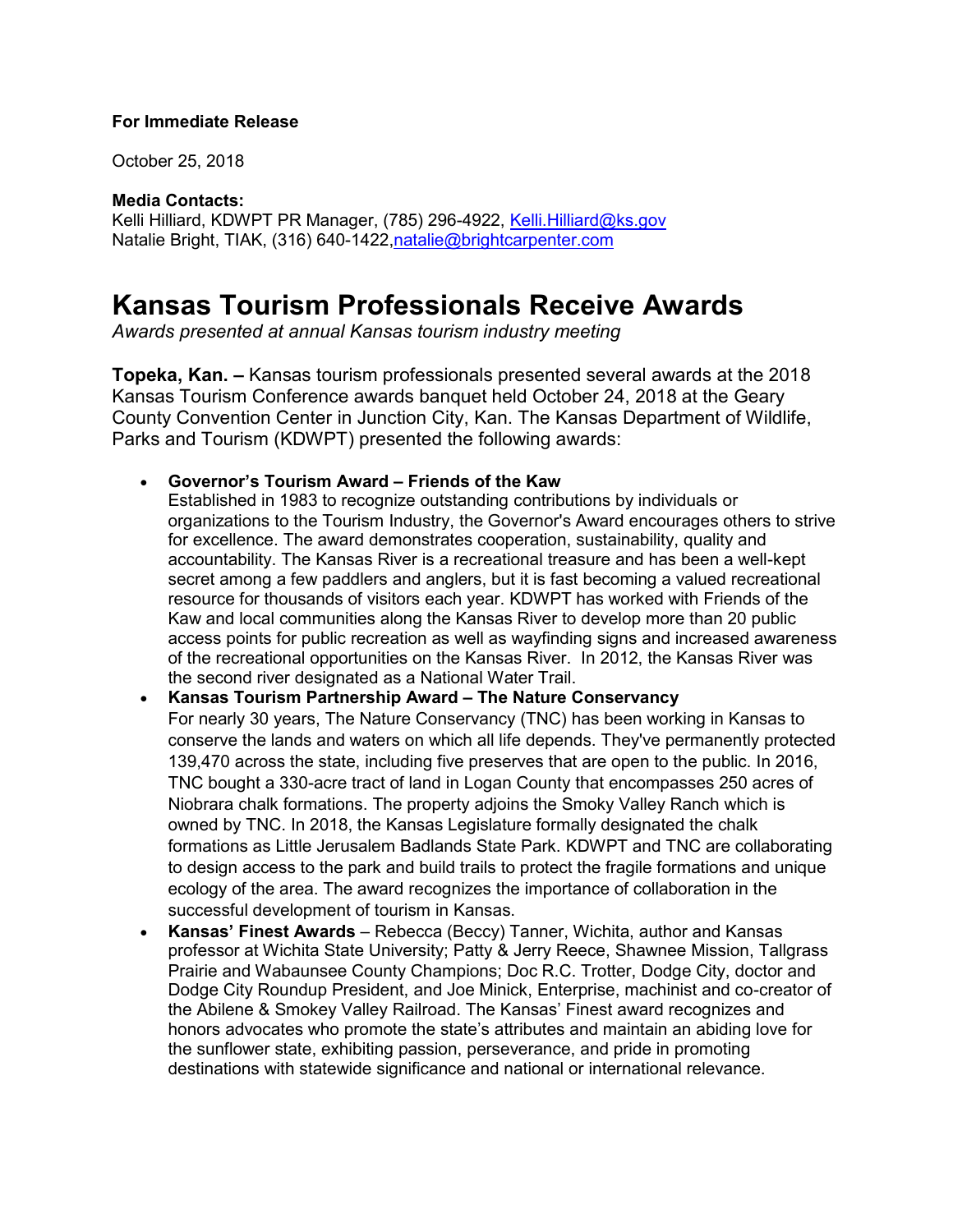"These awards highlight the vital role of dedicated individuals and organizations in growing the tourism industry in Kansas. Through their partnership, Kansas tourism will continue to be a significant part of the state's economy. A recent economic impact survey indicates tourism has grown to an \$11 billion industry in Kansas, one of the fastest growing industries in Kansas." said Linda Craghead, KDWPT Interim Secretary.

The Travel Industry Association of Kansas (TIAK) also recognized its membership's top marketing talent. TIAK Marketing Awards focus on overall marketing initiatives and recognize state-level winners only.

- **People's Choice:** *Totos Around Town* was honored for its artwork from Kansas Artists on Toto statues located throughout Wamego. Each Toto was "adopted" by a local business, organization or individuals.
- **Visitors Guide (designed in-house):** *Sherman County Convention & Visitors Bureau* won in the small budget category for its Sherman County Visitor Guide, providing fun facts and a look behind the scenes. *Merriam Visitors Bureau* dazzled received bragging rights in the medium budget category with its eye-catching Merriam Visitor Guide, and the large budget winner was *Visit Topeka* for its attention-grabbing Topeka Visitor Guide.
- **Visitors Guide (outsourced):** *Kansas Sampler Foundation* was awarded the small budget win for its Big Kansas Road Trip Guide, which incorporated a scavenger hunt. *Emporia Convention & Visitors Bureau* received the medium budget trophy for their Emporia Visitor Guide with its magazine-style layout, and *Visit Manhattan* won in the large budget for their rearranged and photo-driven Manhattan Visitor Guide.
- **Online Marketing:** *Wamego Area Chamber of Commerce* was recognized in the small budget category for its "Wamego Becomes Boomtown USA" website. *Kansas City, Kansas Convention & Visitors Bureau* received recognition in the large budget category for its Facebook Live Series, engaging with stakeholders creatively.
- **Integrated Campaign:** *Kansas Sampler Foundation* was honored in the small budget category for its promotion of the "Big Kansas Road Trip" campaign. *Emporia Convention & Visitors Bureau* received the medium budget win for their Disc Golf Campaign, and *Merriam Visitors Bureau* garnered Honorable Mention in the same category for their Tour Merriam Campaign. *eXplore Lawrence* received large budget honors for its "Block by Block" Campaign, highlighting all of its historical real estate.
- **Print Marketing:** *Marysville Convention & Tourism* won in the small budget category for its newspaper advertisement that included strong photography. The medium budget winner was *Emporia Convention & Visitors Bureau* for their cleverly-headlined magazine ads, and *Visit Manhattan* received the large budget win for their Oh Manhattan! print ads.
- **Community Awareness**: *Wamego Area Chamber of Commerce* was honored in the small budget category for its "Totos Around Town" project. *Hays Convention & Visitors Bureau* won in the medium budget category for its welcome banners on Vine Street, and *eXplore Lawrence* received the large budget category win for their videos on weekly things-to-do.

"The travel industry plays a significant role in enhancing the Kansas economy. These awards are examples of the superb efforts, from all regions of the state, that go into marketing Kansas as a quality visitor destination." said TIAK president Jan Stevens.